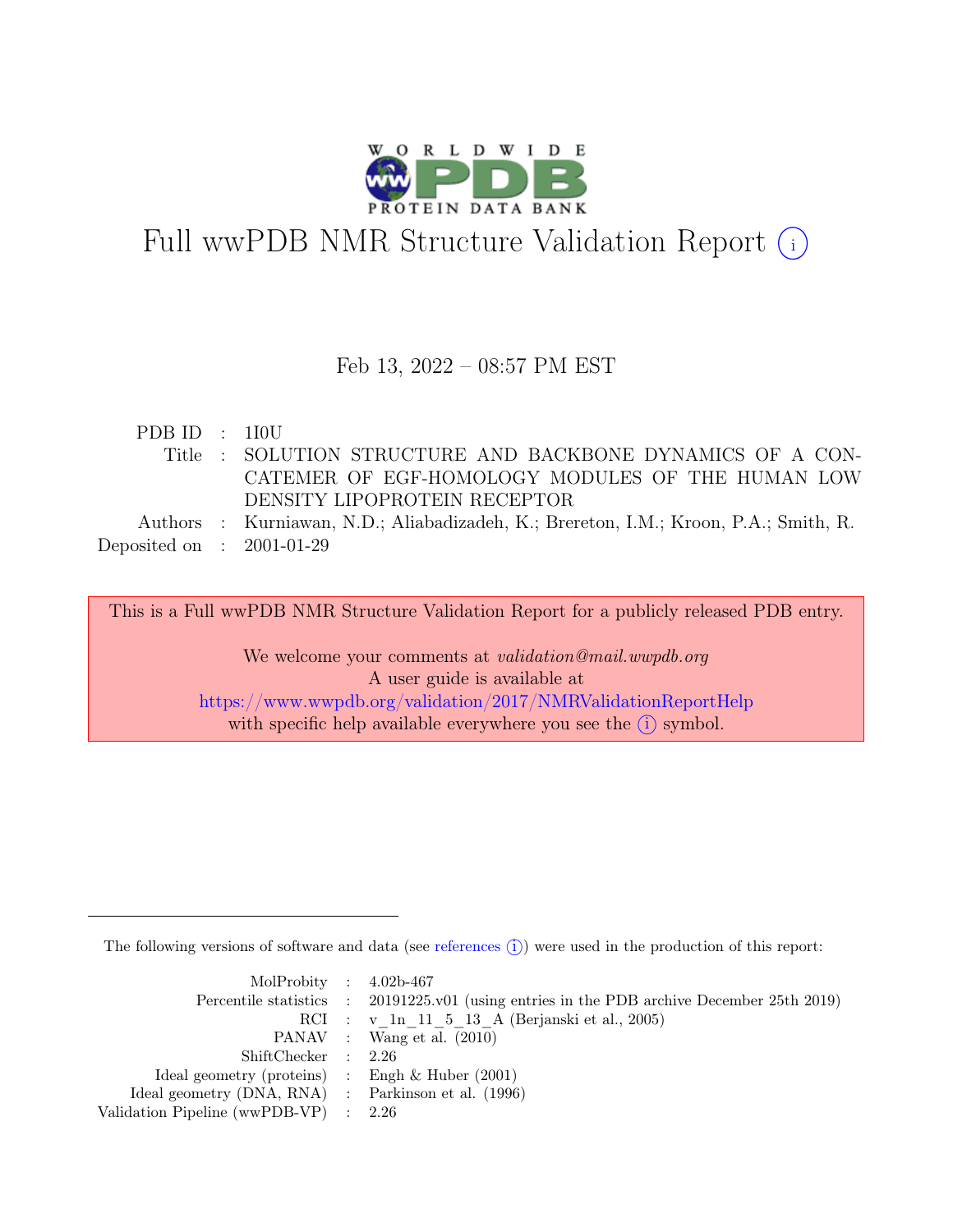## 1 Overall quality at a glance  $(i)$

The following experimental techniques were used to determine the structure: SOLUTION NMR

The overall completeness of chemical shifts assignment was not calculated.

Percentile scores (ranging between 0-100) for global validation metrics of the entry are shown in the following graphic. The table shows the number of entries on which the scores are based.

| Metric     | <b>Percentile Ranks</b>                                                                        | Value         |
|------------|------------------------------------------------------------------------------------------------|---------------|
| Clashscore |                                                                                                | 10            |
|            | Worse                                                                                          | <b>Better</b> |
|            | Percentile relative to all structures                                                          |               |
|            | <b>D</b> Percentile relative to all NMR structures                                             |               |
| Metric     | NMR archive<br>Whole archive<br>$(1/\mathbf{E}_{\text{ref}})$<br>$(1/\mathbf{E}_{\text{ref}})$ |               |

 $(\#\text{Entries})$ 

Clashscore | 158937 | 12864

The table below summarises the geometric issues observed across the polymeric chains and their fit to the experimental data. The red, orange, yellow and green segments indicate the fraction of residues that contain outliers for  $>=$  3, 2, 1 and 0 types of geometric quality criteria. A cyan segment indicates the fraction of residues that are not part of the well-defined cores, and a grey segment represents the fraction of residues that are not modelled. The numeric value for each fraction is indicated below the corresponding segment, with a dot representing fractions  $\epsilon = 5\%$ 

 $(\#\text{Entries})$ 

| Mol | Chain | Length | Quality of chain |  |  |  |
|-----|-------|--------|------------------|--|--|--|
|     |       | ററ     | 100%             |  |  |  |

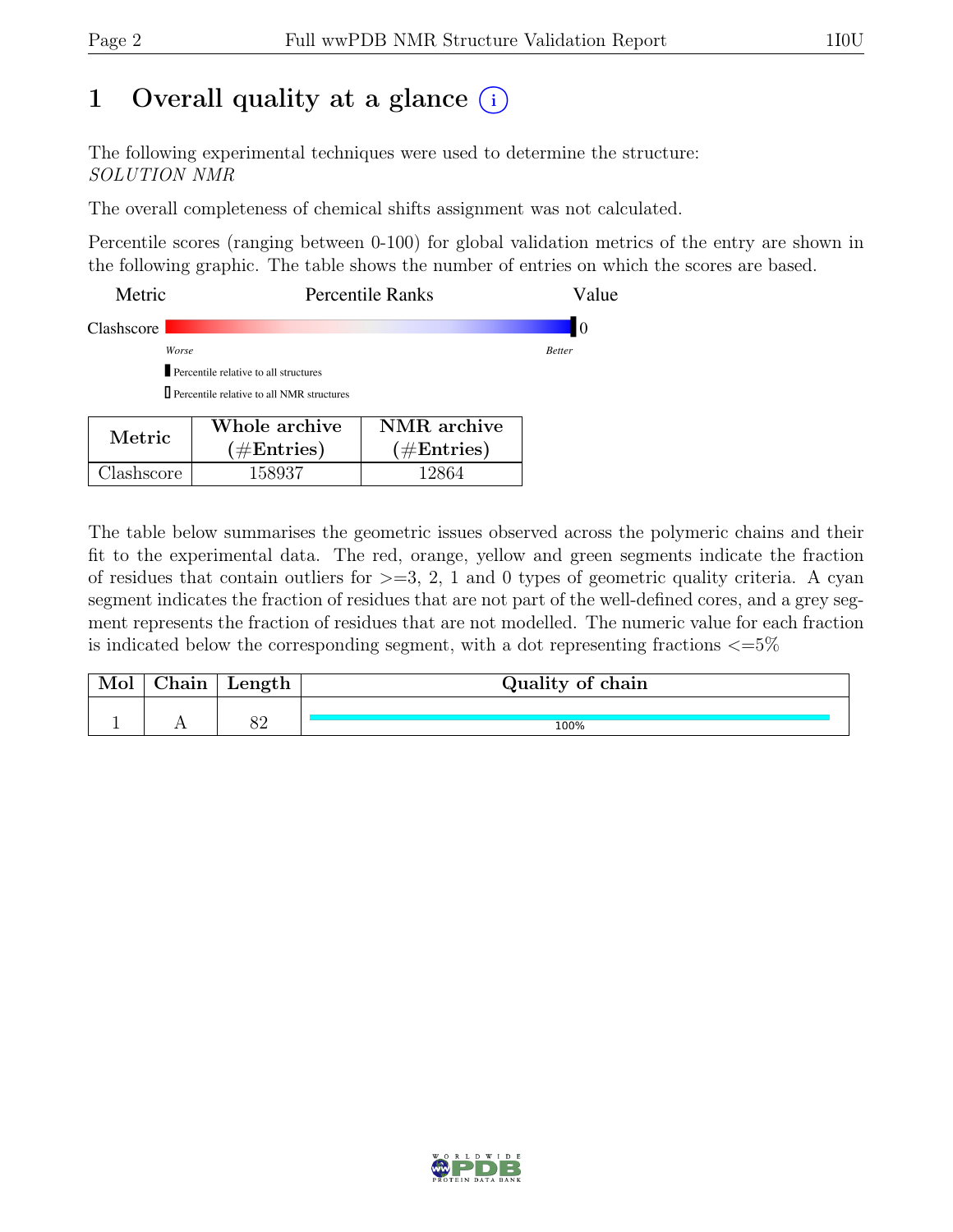## 2 Ensemble composition and analysis  $(i)$

This entry contains 1 models. Identification of well-defined residues and clustering analysis are not possible.

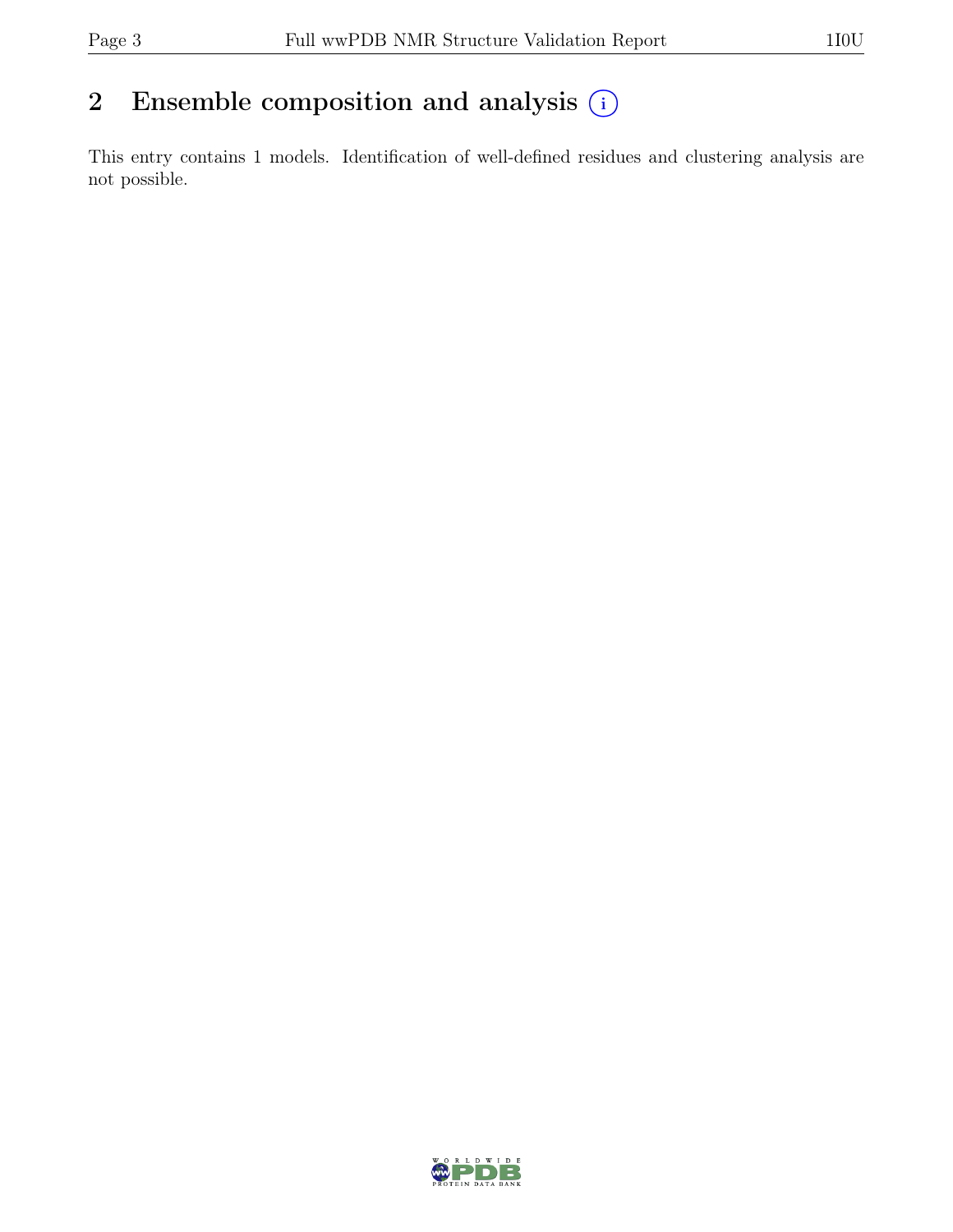## 3 Entry composition (i)

There are 2 unique types of molecules in this entry. The entry contains 1174 atoms, of which 554 are hydrogens and 0 are deuteriums.

• Molecule 1 is a protein called LOW DENSITY LIPOPROTEIN RECEPTOR.

| Mol | $\Box$ Chain   Residues |       | $\rm{Atoms}$ |     |     |     |  | Trace |
|-----|-------------------------|-------|--------------|-----|-----|-----|--|-------|
|     | ວດ                      | Total |              | H.  |     |     |  |       |
|     | OΔ                      | 1172  | 369          | 554 | 107 | 130 |  |       |

• Molecule 2 is CALCIUM ION (three-letter code: CA) (formula: Ca).

|  | Mol   Chain   Residues | Atoms        |
|--|------------------------|--------------|
|  |                        | Total<br>Uа. |

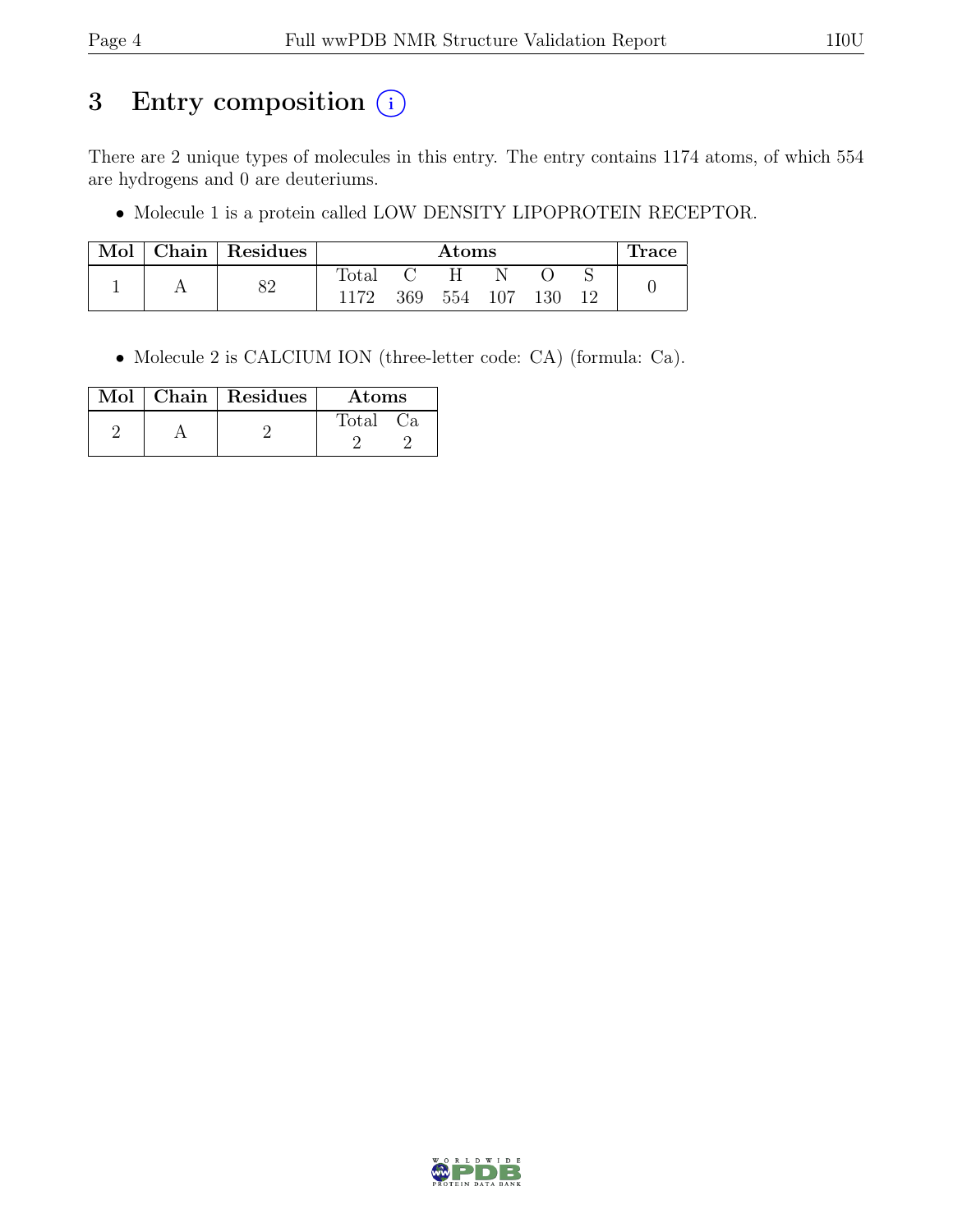## 4 Residue-property plots (i)

These plots are provided for all protein, RNA, DNA and oligosaccharide chains in the entry. The first graphic is the same as shown in the summary in section 1 of this report. The second graphic shows the sequence where residues are colour-coded according to the number of geometric quality criteria for which they contain at least one outlier: green  $= 0$ , yellow  $= 1$ , orange  $= 2$  and red  $=$ 3 or more. Stretches of 2 or more consecutive residues without any outliers are shown as green connectors. Residues which are classified as ill-defined in the NMR ensemble, are shown in cyan with an underline colour-coded according to the previous scheme. Residues which were present in the experimental sample, but not modelled in the final structure are shown in grey.

• Molecule 1: LOW DENSITY LIPOPROTEIN RECEPTOR



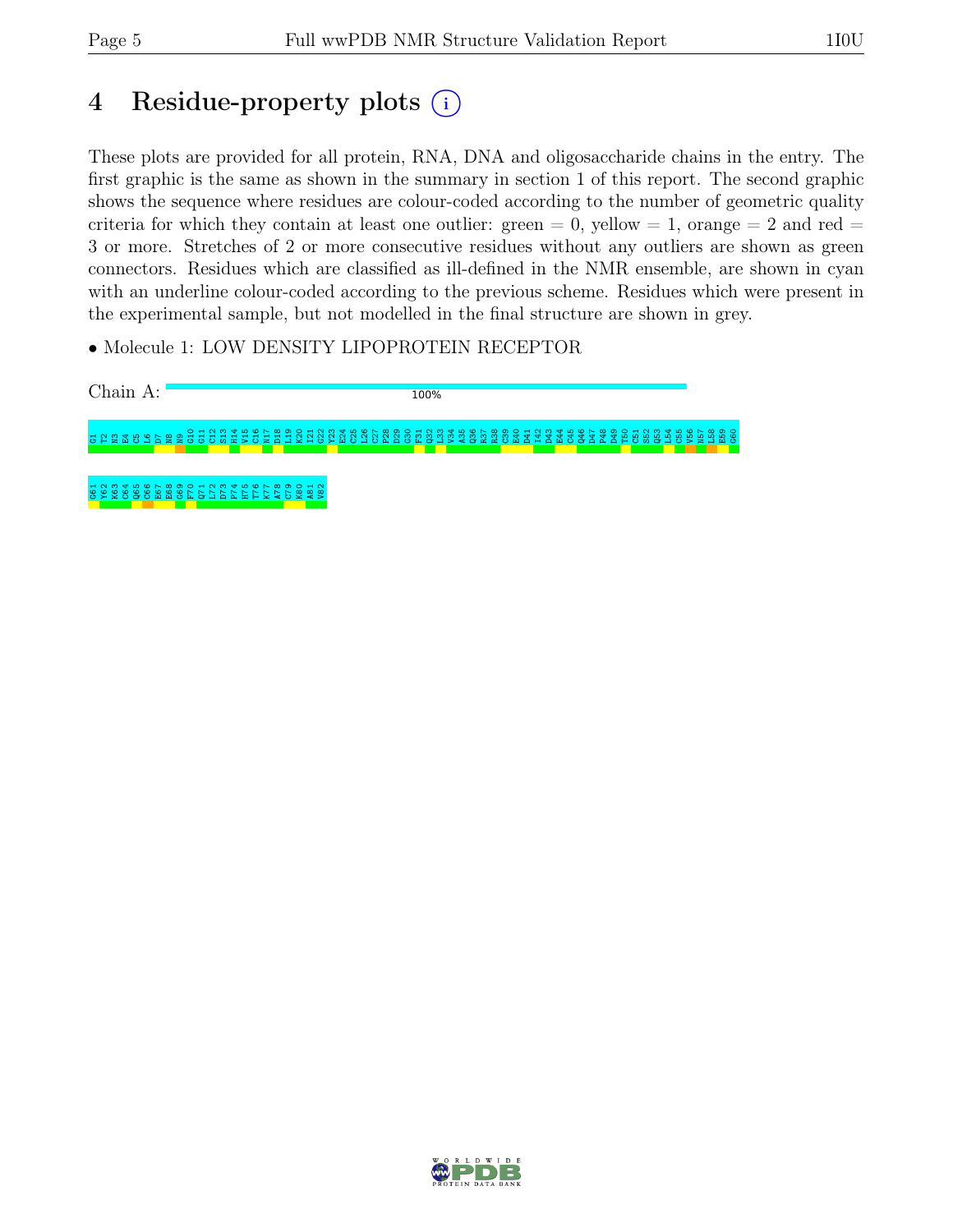## 5 Refinement protocol and experimental data overview  $(i)$

The models were refined using the following method: 1. Torsion angles dynamics 2. Restrained molecular dynamics with calcium 3. Energy minimisation.

Of the 100 calculated structures, 1 were deposited, based on the following criterion: Energy minimised average structure from 30 selected structure with lowest energy.

The following table shows the software used for structure solution, optimisation and refinement.

| Software name   Classification |                                        | <b>Version</b> |
|--------------------------------|----------------------------------------|----------------|
| $^{\circ}$ DYANA               | structure solution $\vert 1.5 \rangle$ |                |
| X-PLOR                         | refinement.                            | 3.85           |

No chemical shift data was provided.

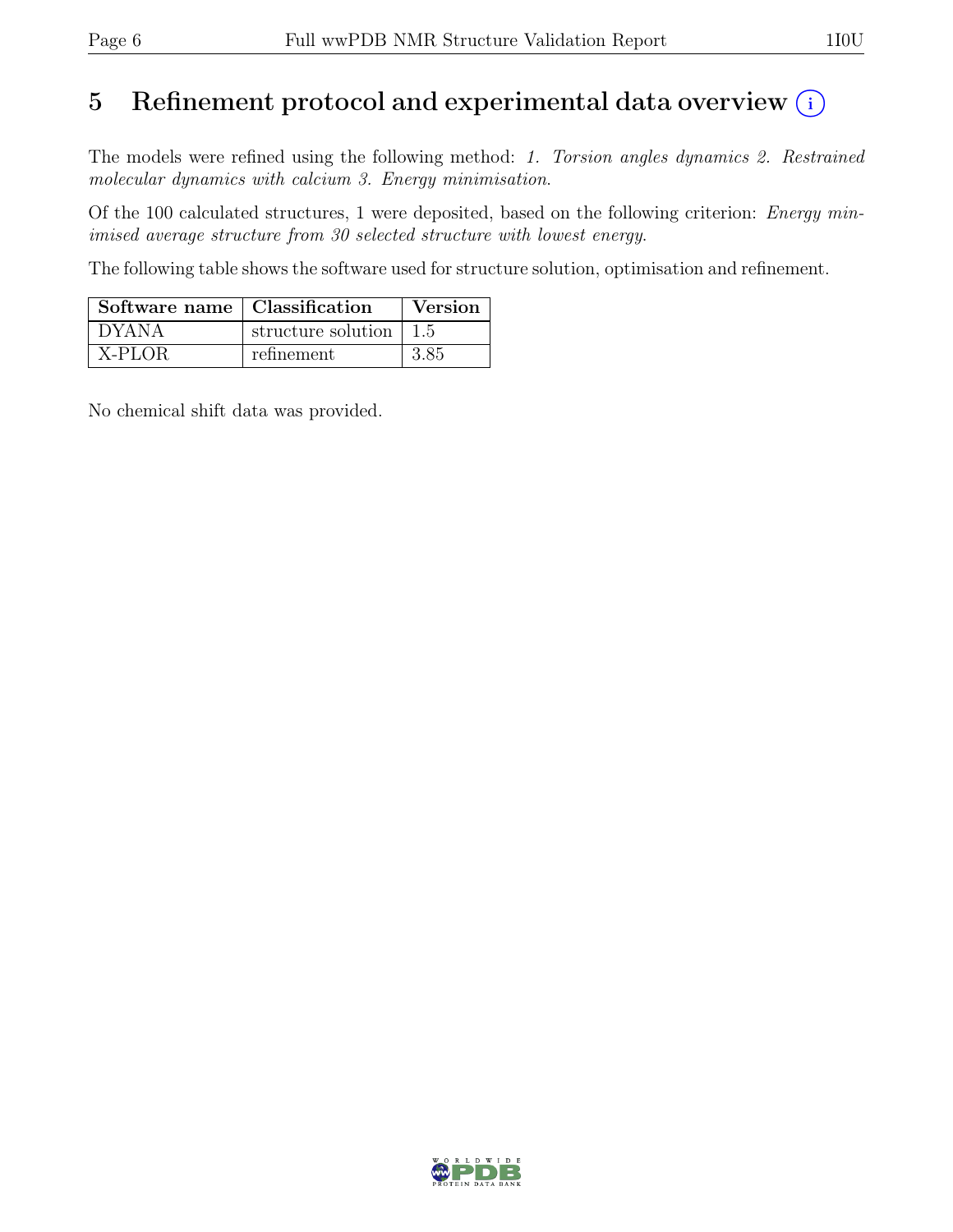## 6 Model quality  $(i)$

## 6.1 Standard geometry  $(i)$

Bond lengths and bond angles in the following residue types are not validated in this section: CA

There are no covalent bond-length or bond-angle outliers.

There are no bond-length outliers.

There are no bond-angle outliers.

There are no chirality outliers.

There are no planarity outliers.

### 6.2 Too-close contacts  $(i)$

In the following table, the Non-H and H(model) columns list the number of non-hydrogen atoms and hydrogen atoms in each chain respectively. The H(added) column lists the number of hydrogen atoms added and optimized by MolProbity. The Clashes column lists the number of clashes averaged over the ensemble.

|  | Mol   Chain   Non-H   H(model)   H(added)   Clashes |  |
|--|-----------------------------------------------------|--|
|  |                                                     |  |
|  |                                                     |  |

The all-atom clashscore is defined as the number of clashes found per 1000 atoms (including hydrogen atoms). The all-atom clashscore for this structure is -.

There are no clashes.

## 6.3 Torsion angles  $(i)$

#### 6.3.1 Protein backbone  $(i)$

In the following table, the Percentiles column shows the percent Ramachandran outliers of the chain as a percentile score with respect to all PDB entries followed by that with respect to all NMR entries. The Analysed column shows the number of residues for which the backbone conformation was analysed and the total number of residues.

|  |  |  | Mol   Chain   Analysed   Favoured   Allowed   Outliers   Percentiles |
|--|--|--|----------------------------------------------------------------------|
|  |  |  |                                                                      |
|  |  |  |                                                                      |

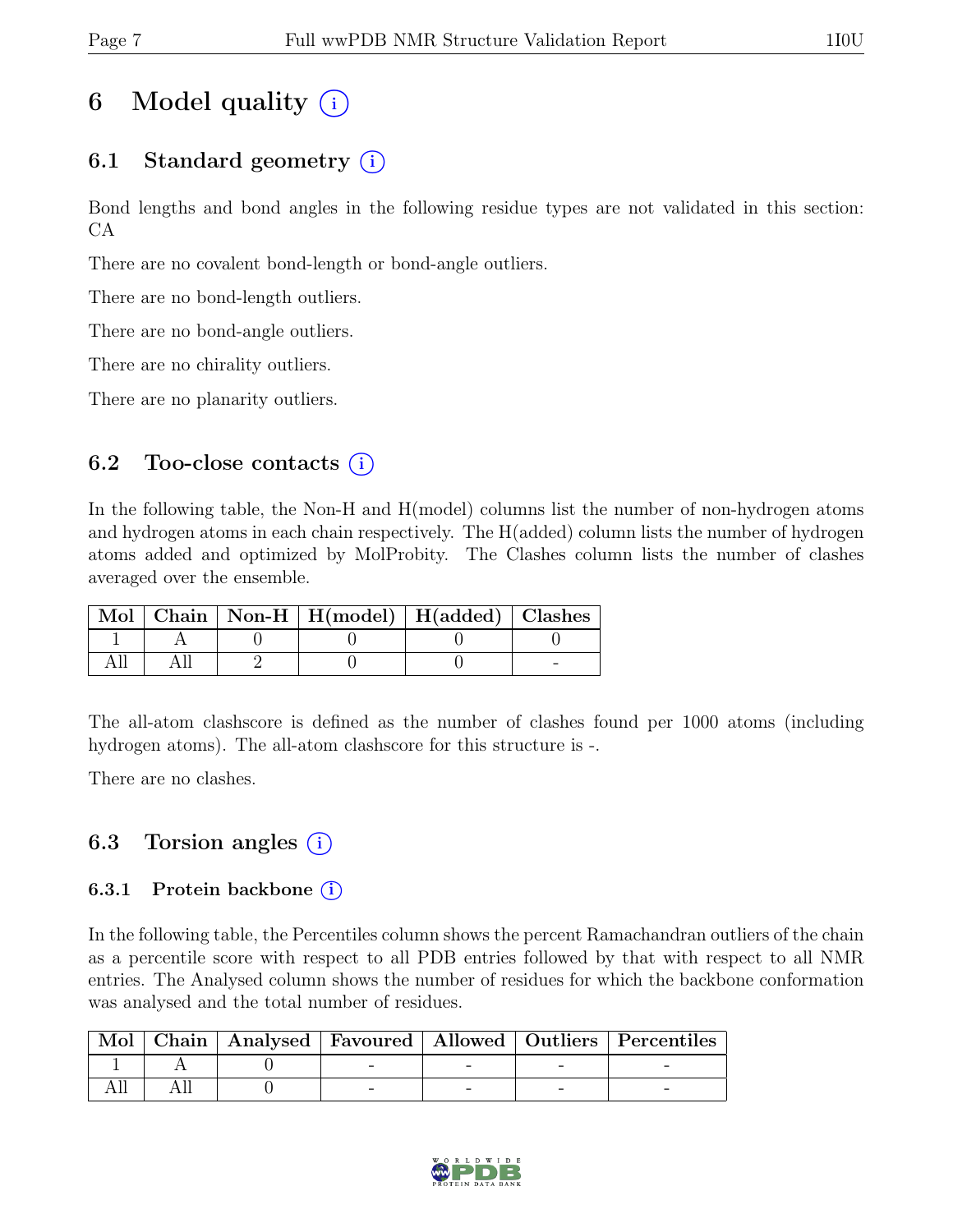There are no Ramachandran outliers.

#### 6.3.2 Protein sidechains  $(i)$

In the following table, the Percentiles column shows the percent sidechain outliers of the chain as a percentile score with respect to all PDB entries followed by that with respect to all NMR entries. The Analysed column shows the number of residues for which the sidechain conformation was analysed and the total number of residues.

|  |  | Mol   Chain   Analysed   Rotameric   Outliers   Percentiles |
|--|--|-------------------------------------------------------------|
|  |  |                                                             |
|  |  |                                                             |

There are no protein residues with a non-rotameric sidechain to report.

#### 6.3.3 RNA $(i)$

There are no RNA molecules in this entry.

### 6.4 Non-standard residues in protein, DNA, RNA chains (i)

There are no non-standard protein/DNA/RNA residues in this entry.

### 6.5 Carbohydrates (i)

There are no monosaccharides in this entry.

### 6.6 Ligand geometry  $(i)$

Of 2 ligands modelled in this entry, 2 are monoatomic - leaving 0 for Mogul analysis.

### 6.7 Other polymers  $(i)$

There are no such molecules in this entry.

### 6.8 Polymer linkage issues  $(i)$

There are no chain breaks in this entry.